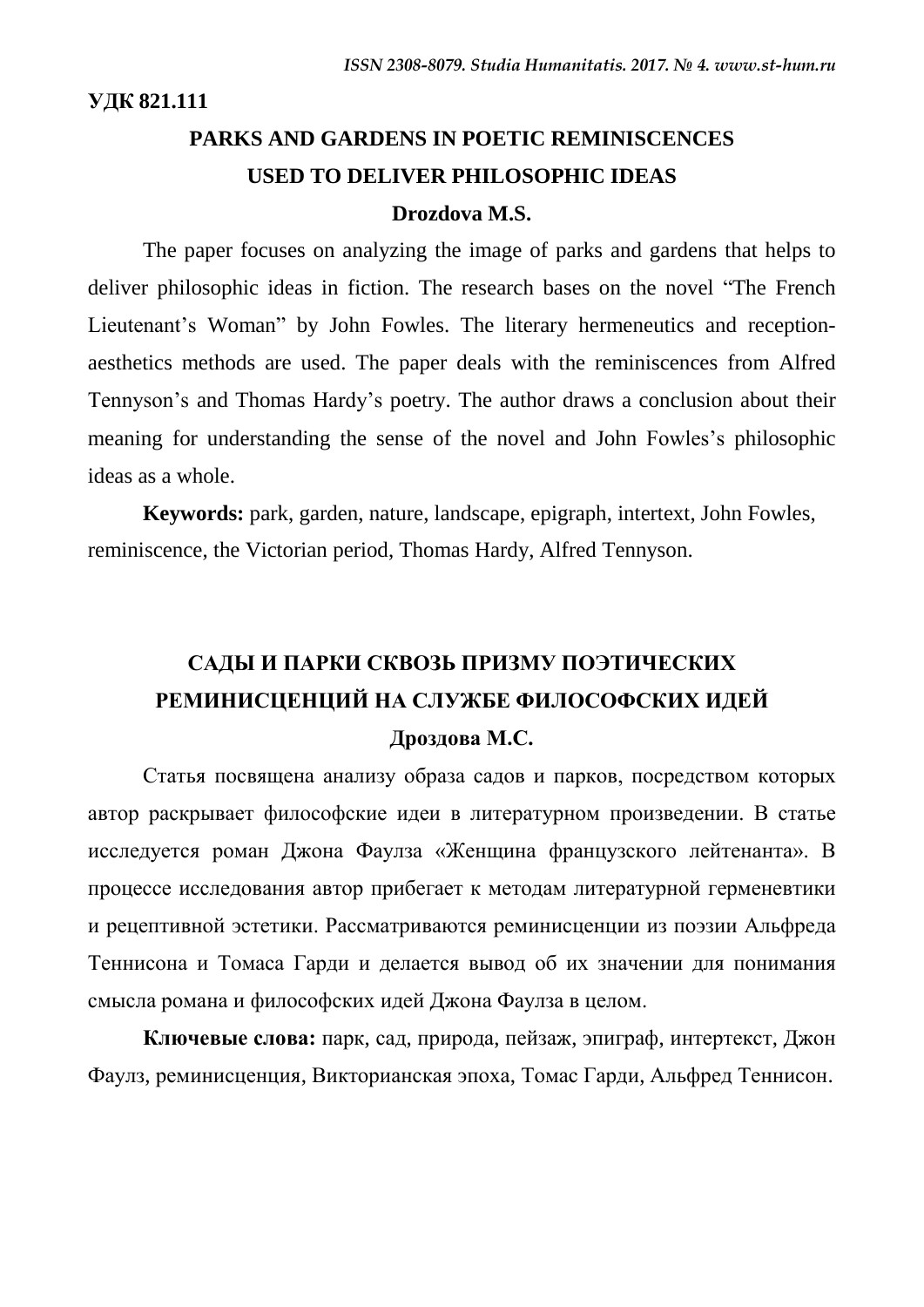Theoretical issues of landscape in literature remain topical for the studies of XX century literary works [6, c. 259]. Nature is known to bear special importance for the outstanding English writer John Robert Fowles. The key to his works is found by the Russian researcher T.L. Selitrina in his communication with nature, especially, with trees [7, c. 240]. The writer spent a great deal of his life in his seaside house in Lime-Regis (the South of England). The town determined the setting of J. Fowles's famous novel "The French Lieutenant's Woman" [10].

At the same time it is not the town itself that provides location for the critical events of the novel but the wilderness near Lime. Nowadays, as well as during J. Fowles's life, there is a national park located there. It is known as "The Undercliff" National Nature Reserve". The most important episodes depicted there by the writer are brilliantly supplemented with the image of parks and gardens given in allusions and reminiscences to T. Hardy's and A. Tennyson's works. Poetry is especially important in this context as it gives the brightest and largest development to landscapes and natural images. For example, the Russian researcher M.G. Merkulova finds out a special influence of the traditional English garden on English poetry making it somewhat dreamy and romantic [5, c. 72].

Let's look closer. There are two reminiscences to the famous Victorian poet Thomas Hardy (1840-1928) focusing on manors and gardens. The first one is given as an epigraph to Chapter 34: "And the **rotten rose** is ript from the wall" [10, p. 253].

The line under analysis contains the climax of the above mentioned poem. Rose, poets' favourite flower since Antique times, symbolizes the shortness of youth and happy life (that is emphasized by the epithet "rotten") [9, p. 172-177]. Rose is traditionally destroyed by wind, which is illustrated by means of alliteration. The domineering sound is 'r'.

At first it is clear that the epigraph helps Fowles to predict the future break-up of Charles and Ernestina"s would-be family. It emphasizes the inevitability of some tragic final which is clearly seen in the context of Chapter 34 describing Charles parting with Ernestina before leaving for London. Smithson cannot feel at ease while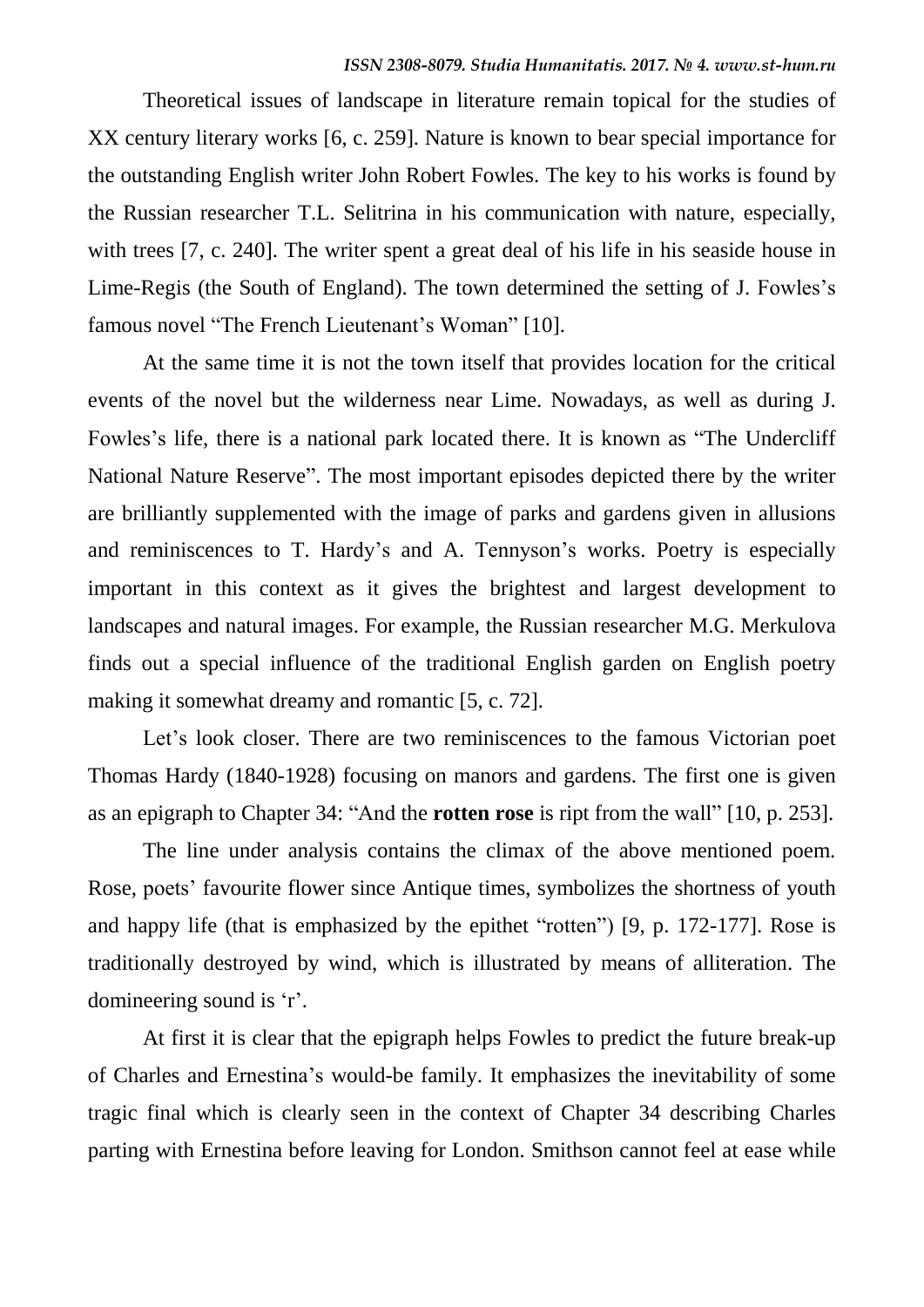being together with his fiancée because of his growing feeling towards Sarah and the fact that they have recently kissed. In this case the rotten rose may be regarded as an allegory of Charles"s fading love for Ernestina.

However, at a deeper level of analysis the pathetic tragedy of Hardy"s poem as contrasted to Fowles"s ironical and even mocking attitude to Ernestina ("a sugar Aphrodite", "the ageless attraction of shallow-minded women") [10, p. 255] becomes visible to the reader. Then the rose traditionally symbolizing a young and innocent girl acquires a new quality ("rotten") which proves the author"s despise to this female character. Therefore, the reminiscence may be regarded as a sample of hypertext.

As I have already stated in my previous works [2; 8], a most convenient way to analyze postmodernist literature is using G. Genette"s classification worked out in 1982. Genette's classification includes five types of intertext: intertext proper, paratext, metatext, hypertext and architext [3]. The reminiscence provided should be regarded as a manifestation of hypertextuality that consists in parodying the original text and thus mocking the character described in such a way.

An experienced reader is aware that the quoted poem "During Wind and Rain" (1917) [11] was written to commemorate Hardy"s wife and deals with her late family. The main topics of the poem are irreversibility of time and inevitability of death. The poem depicts a manor with an initially happy family, a prosperous house and a garden in blossom. Garden has a special meaning in this context. First of all, it reminds the reader of the Garden of Eden which makes alike Adam and Eve"s serene life before the fall and the poem's characters' happiness in front of the lurking catastrophe. Furthermore, trees also symbolize family which, like all living beings, grows, flourishes, brings its fruits and dies. There appear the images of wind destroying the garden and rain which normally symbolizes suffering in European literature [9, p. 164-165].

The second reminiscence to T. Hardy"s poetry is found as an epigraph to Chapter 23: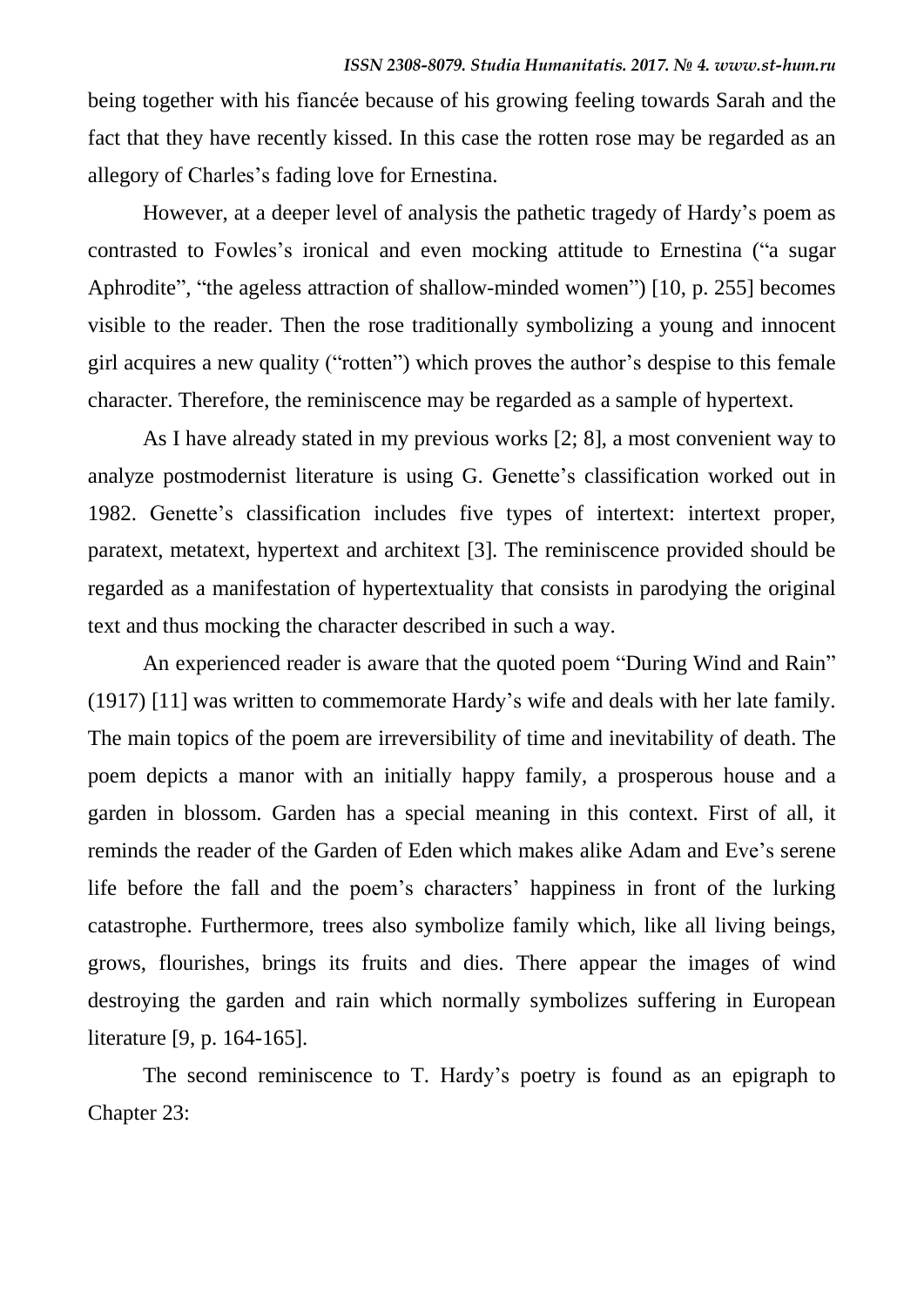#### *Portion of this yew*

*Is a man my grandsire knew*... [10, p. 189].

Chapter 23 focuses on Winsyatt, Charles's uncle's manor. Charles comes there after some time and notices the changes that have happened since his previous visit. The analysis of the poem "Transformations" [11] serving as a source for the reminiscence under analysis may shed light upon the meaning of the epigraph.

Hardy claims that the dead do not disappear forever but make part of surrounding nature that gave them life. The first stanza, where the reminiscence was taken from, gives a description of the yew whose part, as the narrator says, is "a man his grandsire knew".

Comparing people to plants, which originates in folklore and the Bible, is typical of European literature [1, c. 17]. Yew is considered to be a traditionally English tree. It can be often seen in British cemeteries. In English culture this poisonous coniferous tree symbolizes death and at the same time eternity. Furthermore, branches of this tree have always substituted palm ones while celebrating the Triumphal entry of Jesus into Jerusalem, or Palm Sunday.

The image of yew as a symbol of eternal life sheds light upon Fowles"s choice of this epigraph and helps the reader to deeper understand his existential character"s spiritual quest. Charles Smithson follows this way through all the "transformations" that lead him to a hope of spiritual revival, as a result.

In this context I would like to draw attention to John Fowles's reception of Alfred Tennyson"s (1809-1892) poetry. Like Hardy, he lived and created his poems during the Victorian period (1837-1901). In 1850 Tennyson was appointed to the position of Poet Laureate. A reminiscence to his poem "In Memoriam" (1850, Chapter CXXIII) [12] is found as an epigraph to Chapter 8 in "The French Lieutenant's Woman":

*There rolls the deep where grew the tree, O earth, what changes hast thou seen! There where the long street roars, hath been*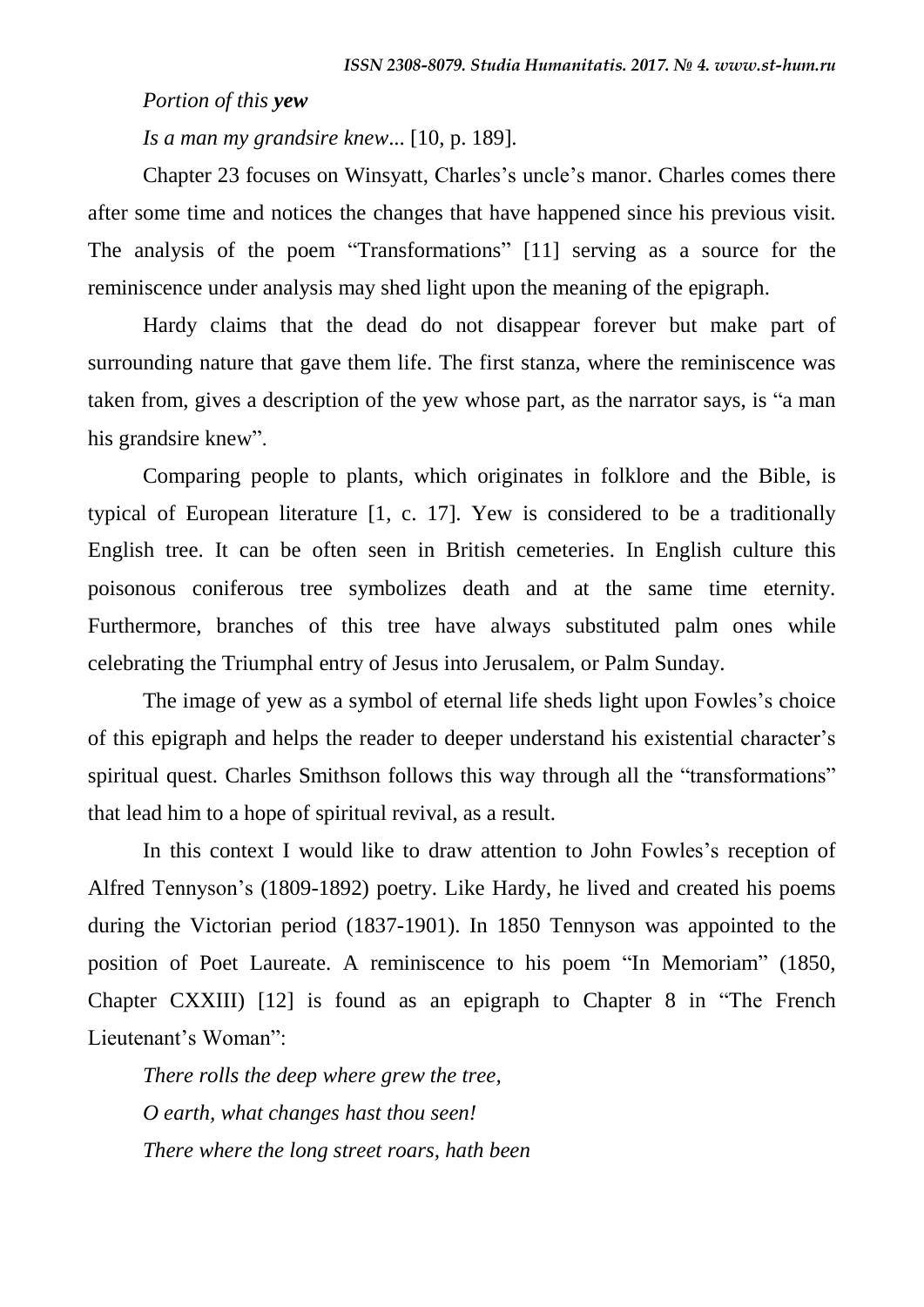*The stillness of the central sea. The hills are shadows, and they flow From form to form, and nothing stands; They melt like mist, the solid lands, Like clouds they shape themselves and go* [10, p. 49].

To better analyze the above mentioned reminiscence it is useful to involve another contemporary method – the literary hermeneutics method, which implies several levels of text understanding and suggests text analyzing in a circular way, with the help of the so-called 'hermeneutic circle', or circle of understanding [4, c. 111].

At the first level of understanding the reader links Tennyson's verse about changing nature to the contents of Chapter 8 dealing with Charles"s paleontological research which takes place in Ware Commons (the national park-to-be). The protagonist of Fowles"s novel is known to be keen on Darwin"s theory, popular in those days, and this kind of research gives him plenty of examples. Therefore, we are moving to the second, deeper, level of understanding the reminiscence.

A properly experienced reader is aware that Tennyson"s "In Memoriam" was created in the form of separate poems for seventeen years after Tennyson had learnt in 1833 that his best friend Arthur Henry Hallam had died. The poem belongs to the genre of elegy. It possesses a deep philosophic sense drawing the reader"s attention to such topics as grief and renewal, losing and finding, death and immortality. Observing nature, its changes and constant revival, the main character and protagonist of "In Memoriam" finds comfort and hope. He understands that, although it is impossible to get your beloved person back in their material form, their soul is alive, which gives hope to meet each other in a better world.

Tennyson tries to find some balance between Christianity and Lyell"s (later Darwin's) scientific discoveries. The poet draws a conclusion that these discoveries explain the universal organization only partially, keeping his faith in God, love and salvation.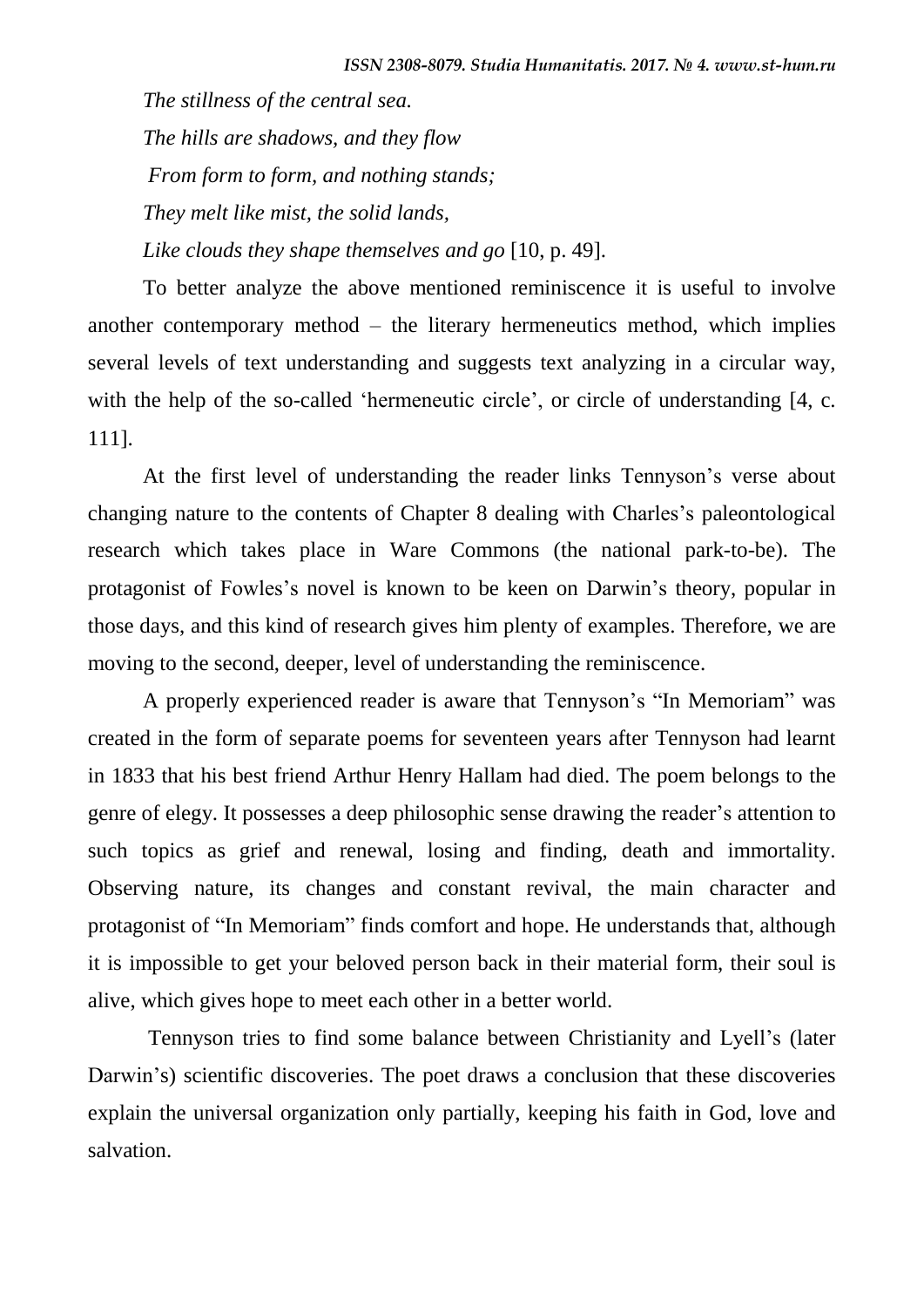At a deeper level of understanding the reader can obviously observe the author comparing the character of Tennyson's "In Memoriam" to Charles Smithson who also tries to find balance in his life. Moreover, it is known that the initial title for the poem was "The Way of the Soul", the one that can be easily associated with Charles"s soul and spiritual quest. The author proves that by saying: "And he had always asked life too many questions" [10, p. 34].

Like Charles, the lyrical hero of "In Memoriam", very close to its author (the poem is a first person narration), is interested in existential issues. The initial title "The Way of the Soul" can be understood in two ways: on the one hand, it is the way that is followed by a person"s soul (A. Hallam"s, in particular) after death; on the other hand, it is the way of spiritual quest followed by the hero himself. That kind of way is taken by Charles and in the novel he can often be seen on the road (Chapters 3, 23, 39, 40, 42, 43, 44, 45, 49, 50, 54, 55, 58, 59, 60). The lyrical hero"s "way of the soul" in Tennyson's poem leads him to gaining faith in salvation, gives him the necessary hope for eternal life. Something of the kind happens to Charles at the end of the final chapter in "The French Lieutenant"s Woman" (Chapter 61): "…he has at last found an atom of faith in himself, a true uniqueness, on which to build…" [10, p. 445].

A person"s spiritual revival giving hope for the future is the core of Fowles"s novel conception which becomes especially obvious due to the image of parks and gardens created in the poetic reminiscences. John Fowles is inclined to identify people with trees, which constantly grow and renew. The special meaning of nature in the novel is emphasized by choosing Ware Commons (the future national park) as the principal location. Thus, with time the attitude to nature is rethought as well as all the events that took place and the Victorian period as a whole.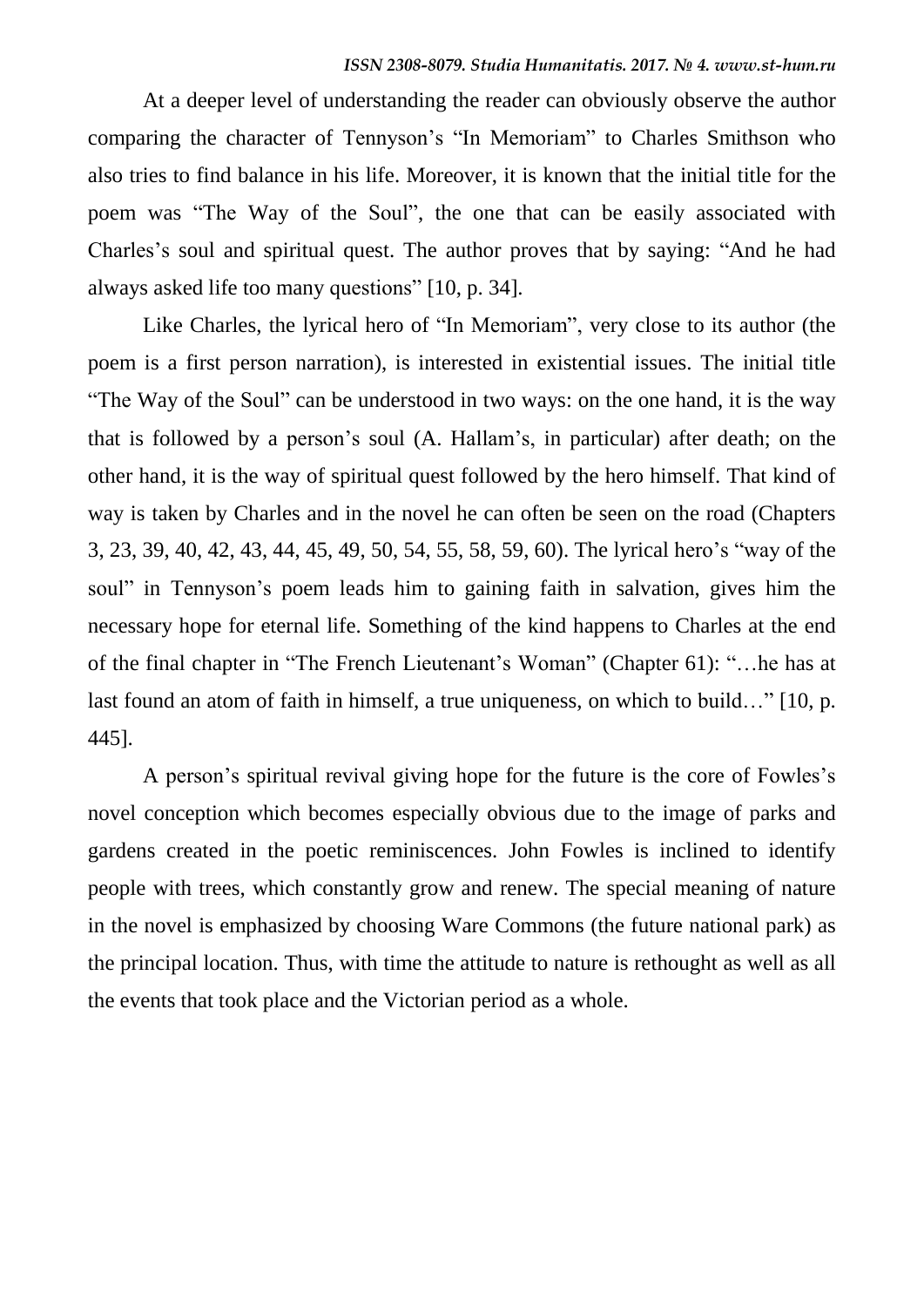#### **Bibliography:**

1. Громова А.В. Растительные образы в прозе Л.Ф. Зурова: мифопоэтический аспект // Вестник МГПУ. Сер. «Филология. Теория языка. Языковое образование». 2014. №2. С. 16-23.

2. Дроздова М.С. Рецепция поэзии в творчестве Дж. Фаулза 60-70-х годов XX века: автореф. дис. … канд. филол. наук: спец. 10.01.03 – литература народов стран зарубежья (английская литература ХХ века). М., 2016. 26 с.

3. Женетт Ж. Фигуры: в 2 т. М.: Изд-во им. Сабашниковых, 1998. 944 c.

4. Зинченко В.Г. Методы литературы. Системно-синергетический подход: Учебное пособие / В.Г. Зинченко, В.Г. Зусман, З.И. Кирнозе. М.: Флинта: Наука, 2010. 200 с.

5. Меркулова М.Г. Художественные функции образа английского сада в пьесе Б. Шоу «Профессия миссис Уоррен» // Филологические чтения ЯрГУ им. П.Г. Демидова: материалы конференции. Ярославль: ЯрГУ, 2017. С. 72-78.

6. Новикова В.Г. Русский пейзаж в английской прозе 1910-х годов / В.Г. Новикова // Национальные коды европейской литературы в контексте исторической эпохи. Коллективная монография. Нижний Новгород: ННГУ им. Н.И. Лобачевского, 2017. С. 259-271.

7. Селитрина Т.Л. Мифологическое сознание Джона Фаулза // Филология и культура. 2015. № 2 (40). С. 240-244.

8. Drozdova M.S. Shakespearean allusions and reminiscences in "The Aristos" and "The French lieutenant"s woman" by J.R. Fowles [Электронный ресурс] // Studia Humanitatis. 2017. № 1. URL: <http://st-hum.ru/node/505> (дата обращения: 18.01.2018).

9. Ferber M. A Dictionary of Literary Symbols // Cambridge: Cambridge university press, 1999. 263 p.

10. Fowles J. The French lieutenant"s woman: [A novel]. London: Vintage, 1996. 445 p.